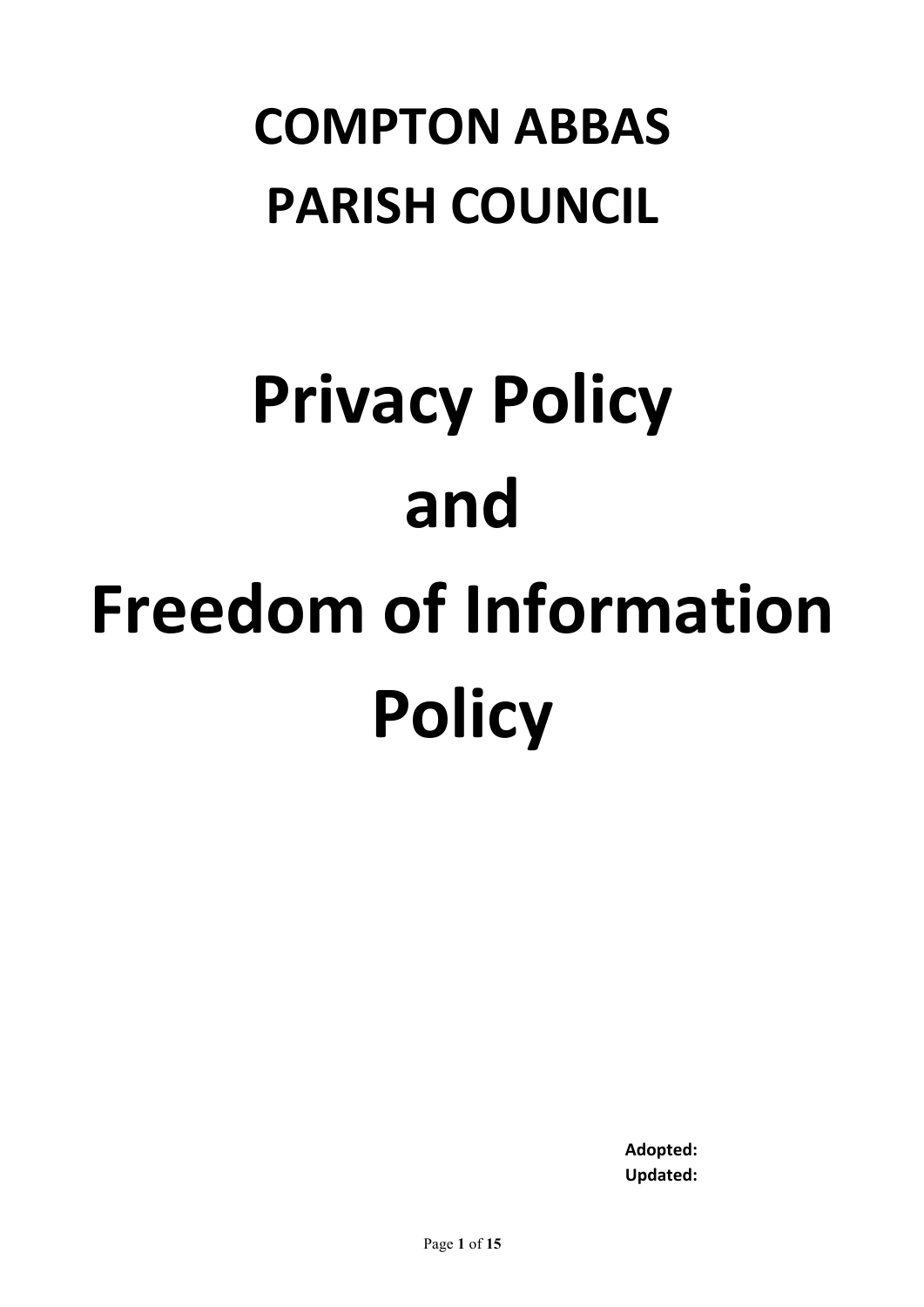#### **Contents**

- **1. Introduction**
- **2. Statement of Policy**
- **3. Privacy Policy**
- **4. Subject Access Request**
- **5. Data Protection Impact Assessments**
- **6. Cybersecurity**
- **7.** Security Incident Response
- **8. Freedom of Information Policy**
- **9. Documents**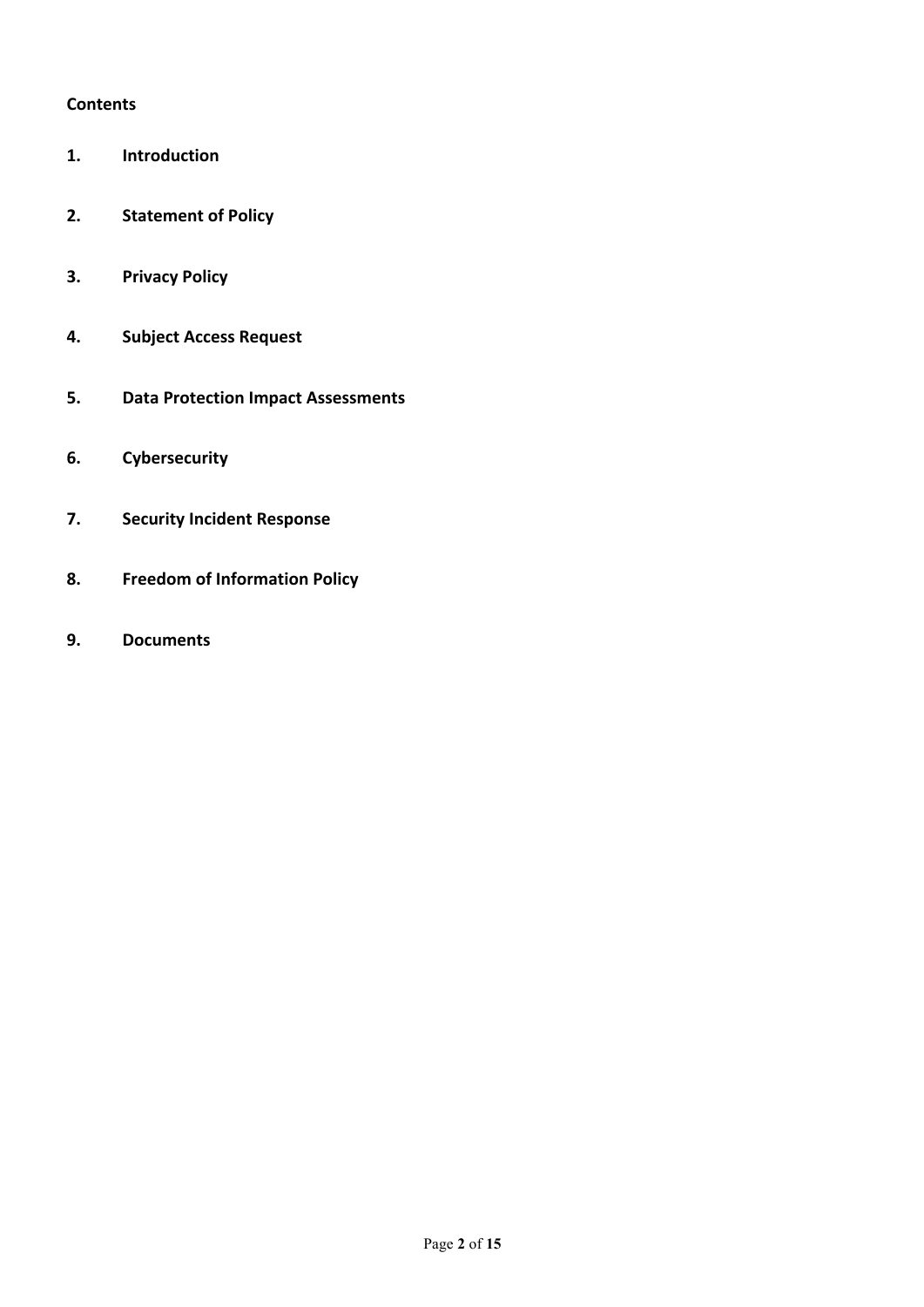# **1. Introduction**

Compton Abbas Parish Council is fully committed to compliance with the requirements of the General Data Protection Regulation (GDPR) from 25<sup>th</sup> May 2018, which supersedes the Data Protection Act. The Council will therefore follow procedures that aim to ensure that all employees, elected members, contractors, agents, consultants, partners or other servants of the council who have access to any personal data held by or on behalf of the council, are fully aware of and abide by their duties and responsibilities under the Act/Regulations and that the Council remains committed to protecting and respecting the privacy of all who provide their data.

For the purpose of the General Data Protection Regulation, the data controller is:

# *Compton Abbas Parish Council, 1 North Mead Farm, Front St., Portesham, Weymouth Dorset DT3 4FY*.

# **2. Statement of Policy**

In order to operate efficiently, the Parish Council has to collect and use information about people with whom it works. This may include members of the public, current, past and prospective employees, clients and customers, and suppliers. In addition, it may be required by law to collect and use information in order to comply with the requirements of central government. This personal information must be handled and dealt with properly, however it is collected, recorded and used, and whether it be on paper, in computer records or recorded by any other means there are safeguards within the Act/ Regulation to ensure this. The Parish Council regards the lawful and correct treatment of personal information as very important to its successful operations and to maintaining confidence between the council and those with whom it carries out business. The Parish Council will ensure that it treats personal information lawfully and correctly. Personal data may be processed on the basis that such processing is necessary for the performance of tasks carried out by public authority acting in the public interest, out of contractual necessity or on a lawful basis.

# **The Parish Council will seek the consent of individuals and companies to hold their personal data,** where possible to do so. Records of those consenting will be kept.

Article 5 of the General Data Protection Regulation requires that personal data shall be:

- Processed lawfully, fairly and in a transparent manner in relation to individuals;
- Collected for specified, explicit and legitimate purposes and not further processed in a manner that is incompatible with those purposes; further processing for archiving purposes in the public interest, scientific or historical research purposes or statistical purposes shall not be considered to be incompatible with the initial purposes;
- Adequate, relevant and limited to what is necessary in relation to the purposes for which they are processed;
- Accurate and, where necessary, kept up to date; every reasonable step must be taken to ensure that personal data that is inaccurate, having regard to the purposes for which they are processed. are erased or rectified without delay;
- Kept in a form which permits identification of data subjects for no longer than is necessary for the purposes for which the personal data are processed; personal data may be stored for longer periods insofar as the personal data will be processed solely for archiving purposes in the public interest, scientific or historical research purposes or statistical purposes subject to implementation of the appropriate technical and organisational measures required by the GDPR in order to safeguard the rights and freedoms of individuals;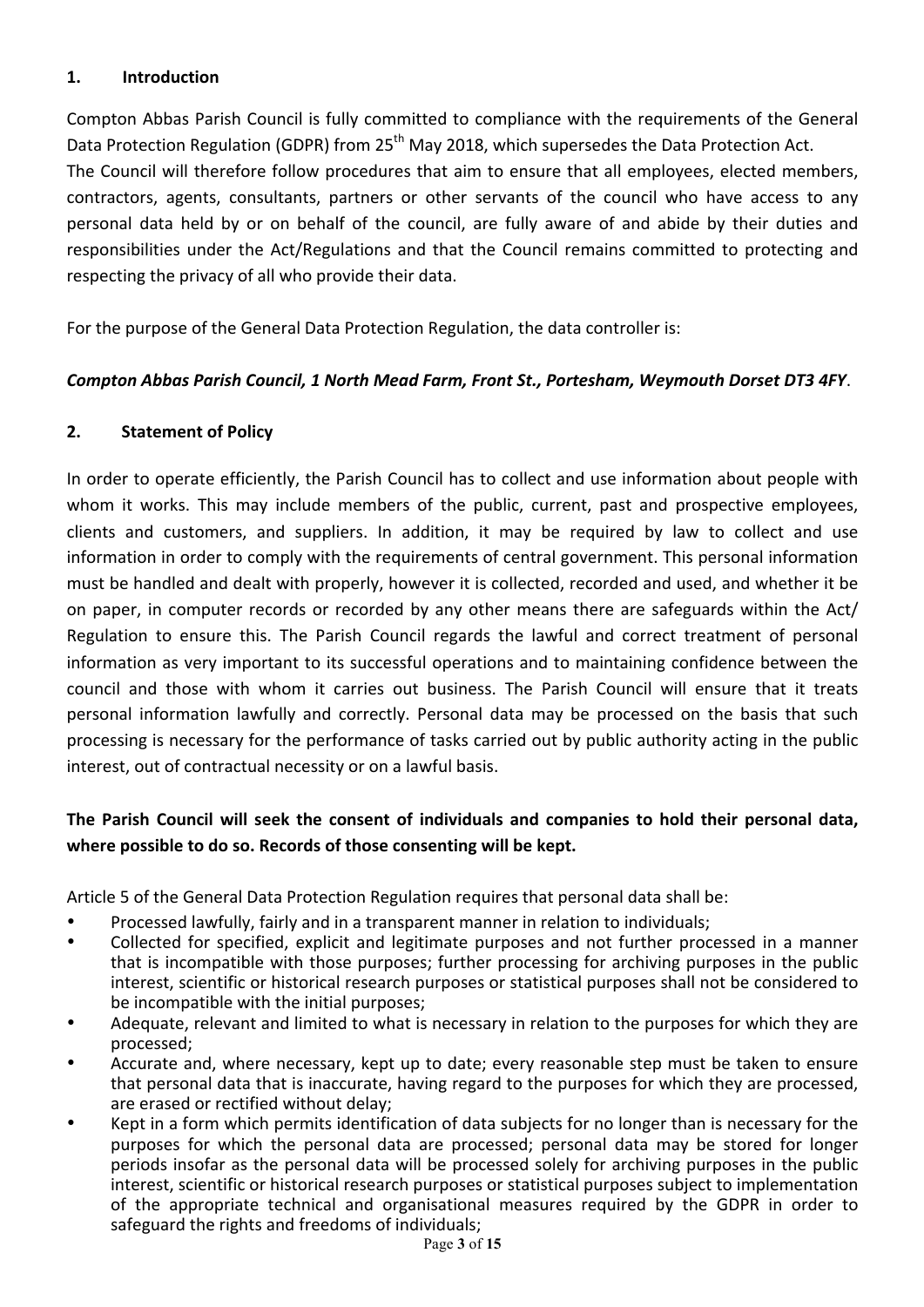• Processed in a manner that ensures appropriate security of the personal data, including protection against unauthorised or unlawful processing and against accidental loss, destruction or damage, using appropriate technical or organisational measures.

# **3. Privacy Policy**

Compton Abbas Parish Council is committed to protecting and respecting the privacy of everyone and of ensuring it is fully compliant under the General Data Protection Regulation.

This policy (together with any other documents referred to within it) sets out the basis on which any personal data we collect, or is provided to us, will be processed. The following policy sets out the Parish Council's practices regarding the collection and processing of personal data and how we treat it.

# **a) Personal Data we may collect:**

"Personal data" is any information about a living individual which allows them to be identified from that data (for example a name, photographs, videos, email address, or address). Identification can be directly using the data itself or by combining it with other information which helps to identify a living individual. The processing of personal data is governed by legislation relating to personal data which applies in the United Kingdom including the General Data Protection Regulation (GDPR) and other legislation relating to personal data and rights such as the Human Rights Act.

# **b) Data Controllers:**

Compton Abbas Parish Council is the data controller for all data collected.

#### **Other data controllers the council works with:**

- Parish, District and County Councillors
- Local groups and organisations (Volunteers/Allotment holders)
- North Dorset District Council
- Dorset County Council
- HMRC and other Central Gov. bodies
- Charities
- Contractors

We may need to share personal data that we hold with them so that they can carry out their responsibilities to the council. If we and the other data controllers listed above are processing data jointly for the same purposes, then the council and the other data controllers may be "joint data controllers" which mean we are all collectively responsible for the data. Where each of the parties listed above are processing data for their own independent purposes then each of us will be independently responsible.

# **c) What data do we process?**

The council will process some, or all of, the following personal data where necessary to perform its tasks (see also the Parish Council's Information Audit):

- Names, titles, and aliases, photographs;
- Contact details such as telephone numbers, addresses, and email addresses;
- Where they are relevant to the services provided by a council, or where you provide them to us, we may process information such as gender, age, marital status, nationality, education/work history, academic/professional qualifications, hobbies, family composition, and dependants;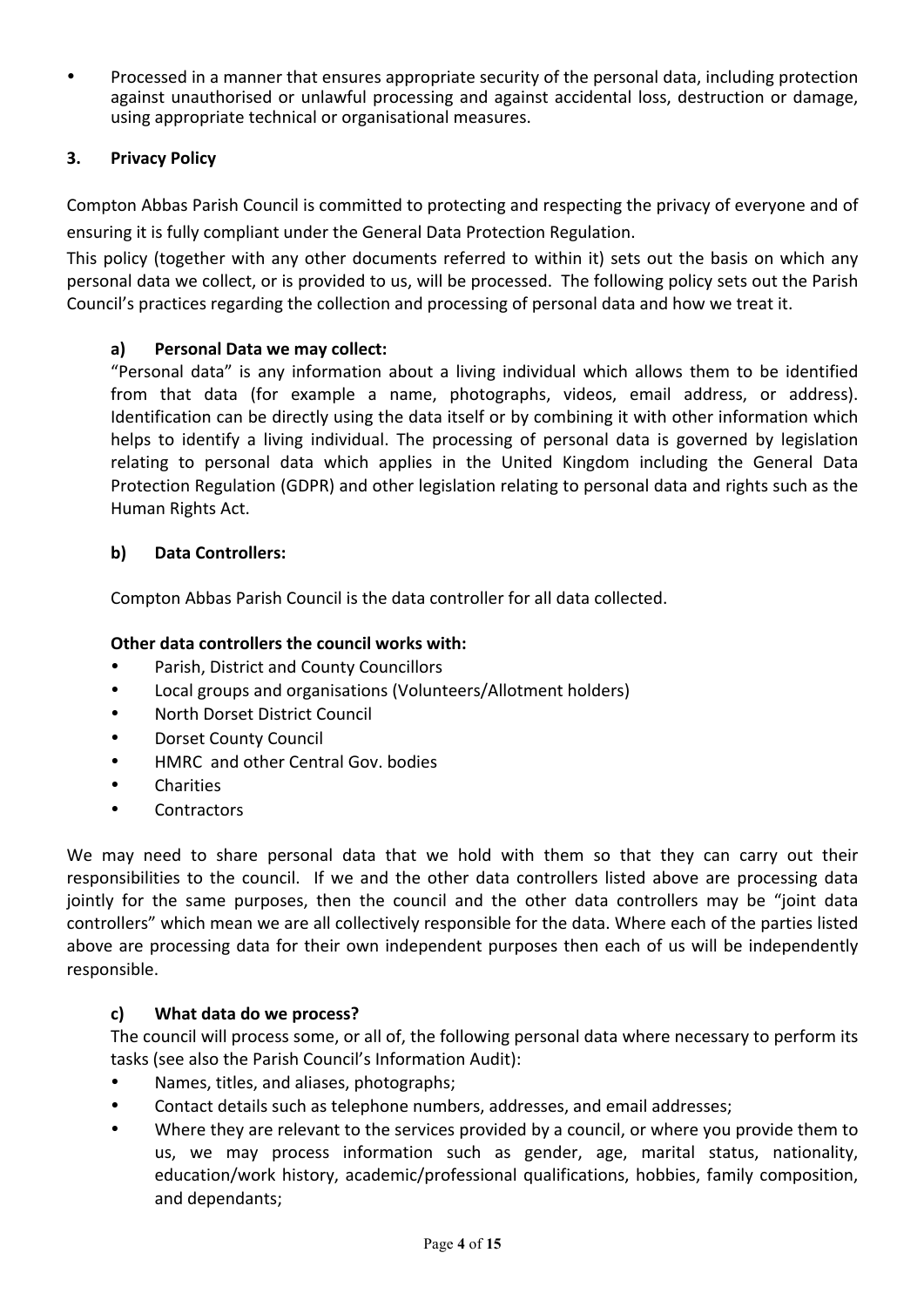- Where you pay for activities such as use of a council venue, financial identifiers such as bank account numbers, payment card numbers, payment/transaction identifiers, policy numbers, and claim numbers.
- The personal data we process may include sensitive or other special categories of personal data such as criminal convictions, racial or ethnic origin, mental and physical health, details of injuries, medication/treatment received, political beliefs, trade union affiliation, genetic data, biometric data, data concerning and sexual life or orientation.

# **d)** How we use sensitive personal data

- We may process sensitive personal data in order to comply with legal requirements and obligations to third parties.
- We need to have further justification for collecting, storing and using this type of personal data.
- We may process special categories of personal data in the following circumstances:
	- In limited circumstances, with explicit written consent.
	- Where we need to carry out our legal obligations.
	- Where it is needed in the public interest.
- Less commonly, we may process this type of personal data where it is needed in relation to legal claims or where it is needed to protect an individual's interests and they are not capable of giving consent, or where the information is already public.

# **e)** Do we need consent to process sensitive personal data?

In limited circumstances, we may approach individuals for written consent to allow us to process certain sensitive personal data. If we do so, we will provide full details of the personal data that we would like and the reason we need it, so that the individual can carefully consider whether they wish to consent.

# f) The council will comply with data protection law, this says that the personal data we hold about you must be:

- Used lawfully, fairly and in a transparent way.
- Collected only for valid purposes that we have clearly explained and not used in any way that is incompatible with those purposes.
- Relevant to the purposes we have stated and limited only to those purposes.
- Accurate and kept up to date.
- Kept only as long as necessary for the purposes we have stated.
- Kept and destroyed securely including ensuring that appropriate technical and security measures are in place to protect personal data from loss, misuse, unauthorised access and disclosure.

# g) We use your personal data for some or all of the following purposes:

- To deliver public services, including to understand individuals needs to provide the services that they request and to understand what we can do for the individual and inform them of other relevant services;
- To confirm identity to provide some services;
- To contact by post, email, telephone or using social media (e.g., Facebook, Twitter, WhatsApp);
- To help us to build up a picture of how we are performing;
- To prevent and detect fraud and corruption in the use of public funds and where necessary for the law enforcement functions;
- To enable us to meet all legal and statutory obligations and powers including any delegated functions;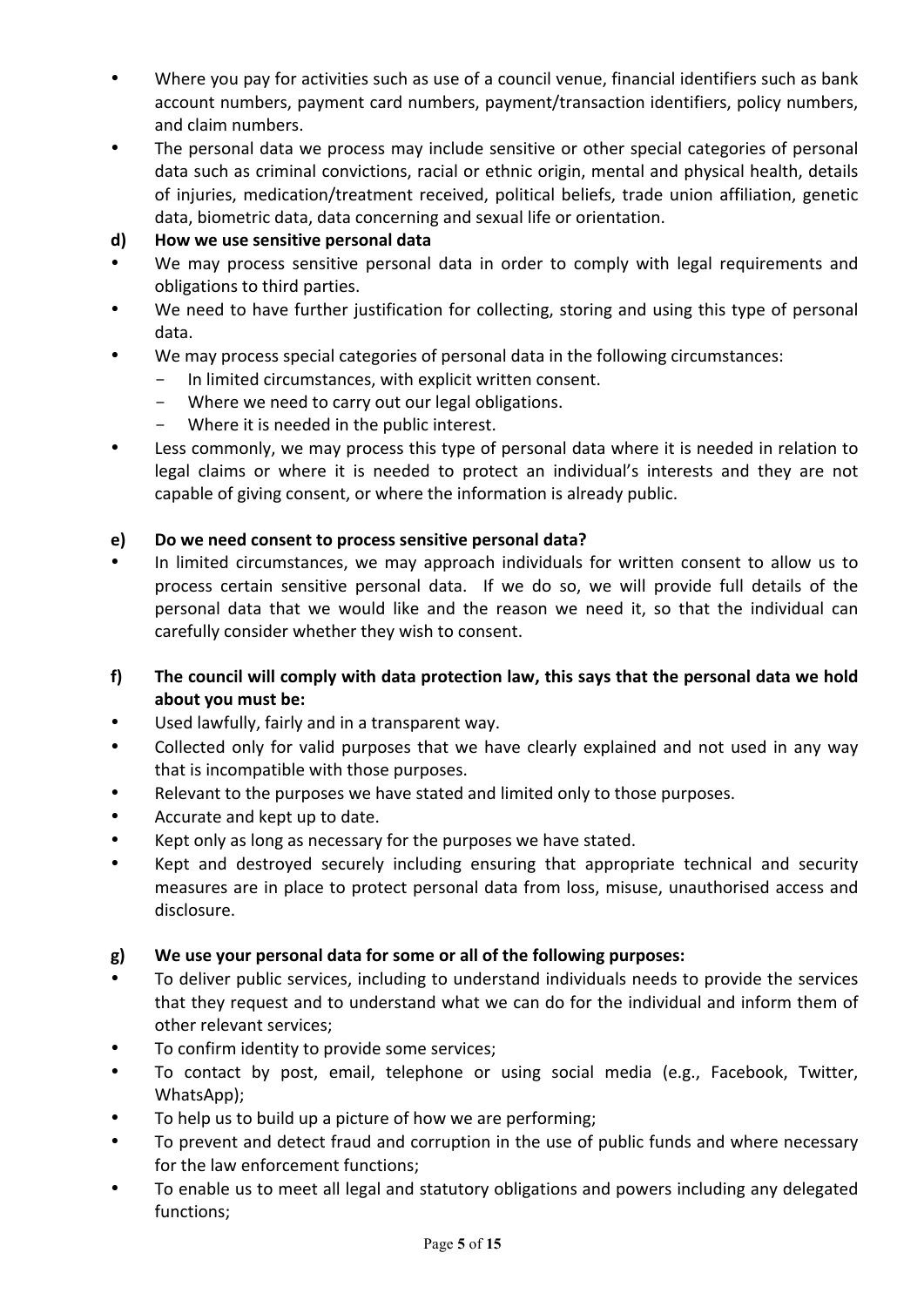- To carry out comprehensive safeguarding procedures (including due diligence and complaints handling) in accordance with best safeguarding practice from time to time with the aim of ensuring that all children and adults-at-risk are provided with safe environments and generally as necessary to protect individuals from harm or injury; (see Safeguarding Policy).
- To promote the interests of the council;
- To maintain our own accounts and records;
- To seek views, opinions or comments;
- To notify of changes to our facilities, services, events and staff, councillors and other role holders;
- To send communications which you have requested and that may be of interest to you. These may include information about campaigns, appeals, other new projects or initiatives;
- To process relevant financial transactions including grants and payments for goods and services supplied to the council
- To allow the statistical analysis of data so we can plan the provision of services. Our processing may also include the use of CCTV systems for the prevention and prosecution of crime.

# h) What is the legal basis for processing your personal data?

The council is a public authority and has certain powers and obligations. Most of the personal data is processed for compliance with a legal obligation which includes the discharge of the council's statutory functions and powers. Sometimes when exercising these powers or duties it is necessary to process personal data of residents or people using the council's services. We will always take into account the interests and rights of the individual. This Privacy Policy, and the Privacy Notices, we display and distribute sets out the rights and the council's obligations to each individual. We may process personal data if it is necessary for the performance of a contract, or to take steps to enter into a contract. An example of this would be processing data in connection with the use of sports facilities, or the acceptance of an allotment garden tenancy. Sometimes the use of personal data requires consent, we will first obtain consent to use that data.

#### **i)** Sharing personal data

This section provides information about the third parties with whom the council may share personal data. These third parties have an obligation to put in place appropriate security measures and will be responsible to the individual directly for the manner in which they process and protect personal data. It is likely that we will need to share data with some or all of the following (but only where necessary):

- The data controllers listed above under the heading "Other data controllers the council works with";
- Our agents, suppliers and contractors. For example, we may ask a commercial provider to publish or distribute newsletters on our behalf, or to maintain our database software;
- On occasion, other local authorities or not for profit bodies with which we are carrying out joint ventures e.g. in relation to facilities or events for the community.

#### **j)** How long do we keep personal data?

We will keep some records permanently if we are legally required to do so. We may keep some other records for an extended period of time. For example, it is currently best practice to keep financial records for a minimum period of 8 years to support HMRC audits or provide tax information. We may have legal obligations to retain some data in connection with our statutory obligations as a public authority. The council is permitted to retain data in order to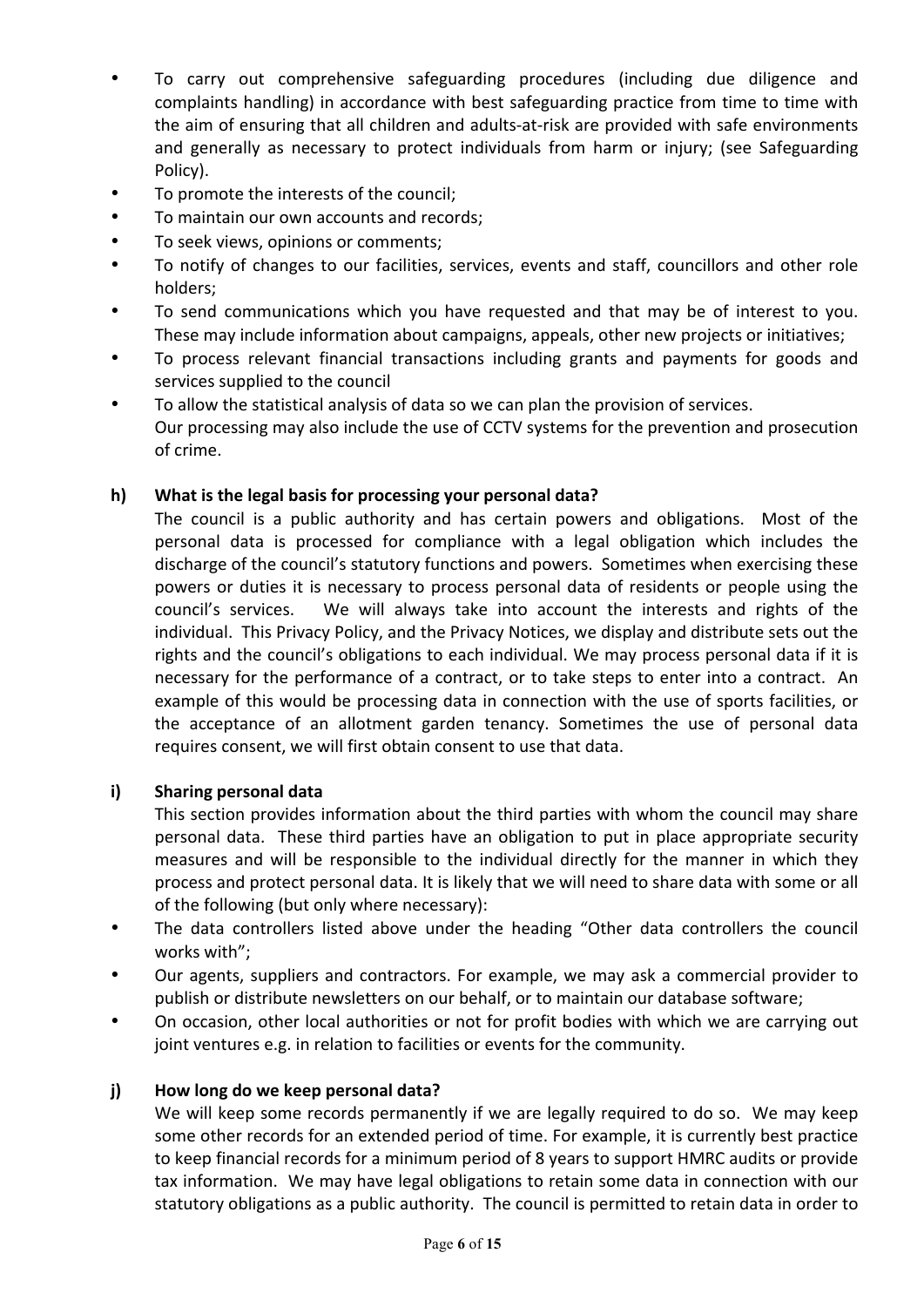defend or pursue claims. In some cases, the law imposes a time limit for such claims (for example 3 years for personal injury claims or 6 years for contract claims). We will retain some personal data for this purpose as long as we believe it is necessary to be able to defend or pursue a claim. In general, we will endeavour to keep data only for as long as we need it. This means that we will delete it when it is no longer needed.

# **k) Individual rights and their personal data**

Individuals have the following rights with respect to personal data:

When exercising any of the rights listed below, in order to process a request, we may need to verify identity for security. In such cases we will need the individual to respond with proof of identity before they can exercise these rights.

#### *i*) The right to access personal data we hold

- At any point an individual can contact us to request the personal data we hold as well as why we have that personal data, who has access to the personal data and where we obtained the personal data from. Once we have received a request we will respond within one month.
- There are no fees or charges for the first request but additional requests for the same personal data or requests which are manifestly unfounded or excessive may be subject to an administrative fee.

#### *ii*) The right to correct and update the personal data we hold

If the data we hold is out of date, incomplete or incorrect, individuals can inform us and the data will be updated.

#### *iii*) The right to have personal data erased

- If an individual feels that we should no longer be using their personal data or that we are unlawfully using it, they can request that we erase the personal data we hold.
- When we receive a request, we will confirm whether the personal data has been deleted or the reason why it cannot be deleted (for example because we need it for to comply with a legal obligation).
- *iv*) The right to object to processing of personal data or to restrict it to certain purposes *only*
- Individuals have the right to request that we stop processing their personal data or ask us to restrict processing. Upon receiving the request, we will contact the person concerned and let them know if we are able to comply or if we have a legal obligation to continue to process the data.
- *v*) The right to data portability
- Individuals have the right to request that we transfer some of their data to another controller. We will comply with a request, where it is feasible to do so, within one month of receiving it.
- *vi*) The right to withdraw consent to the processing of data to which consent was *obtained*
- Individuals can withdraw their consent easily by telephone, email, or by post (see Contact Details below).
- *vii*) The right to lodge a complaint with the Information Commissioner's Office.
- To lodge a complaint, individuals can contact the Information Commissioner's Office on 0303 123 1113 or via email https://ico.org.uk/global/contact-us/email/ or at the Information Commissioner's Office, Wycliffe House, Water Lane, Wilmslow, Cheshire SK9 5AF.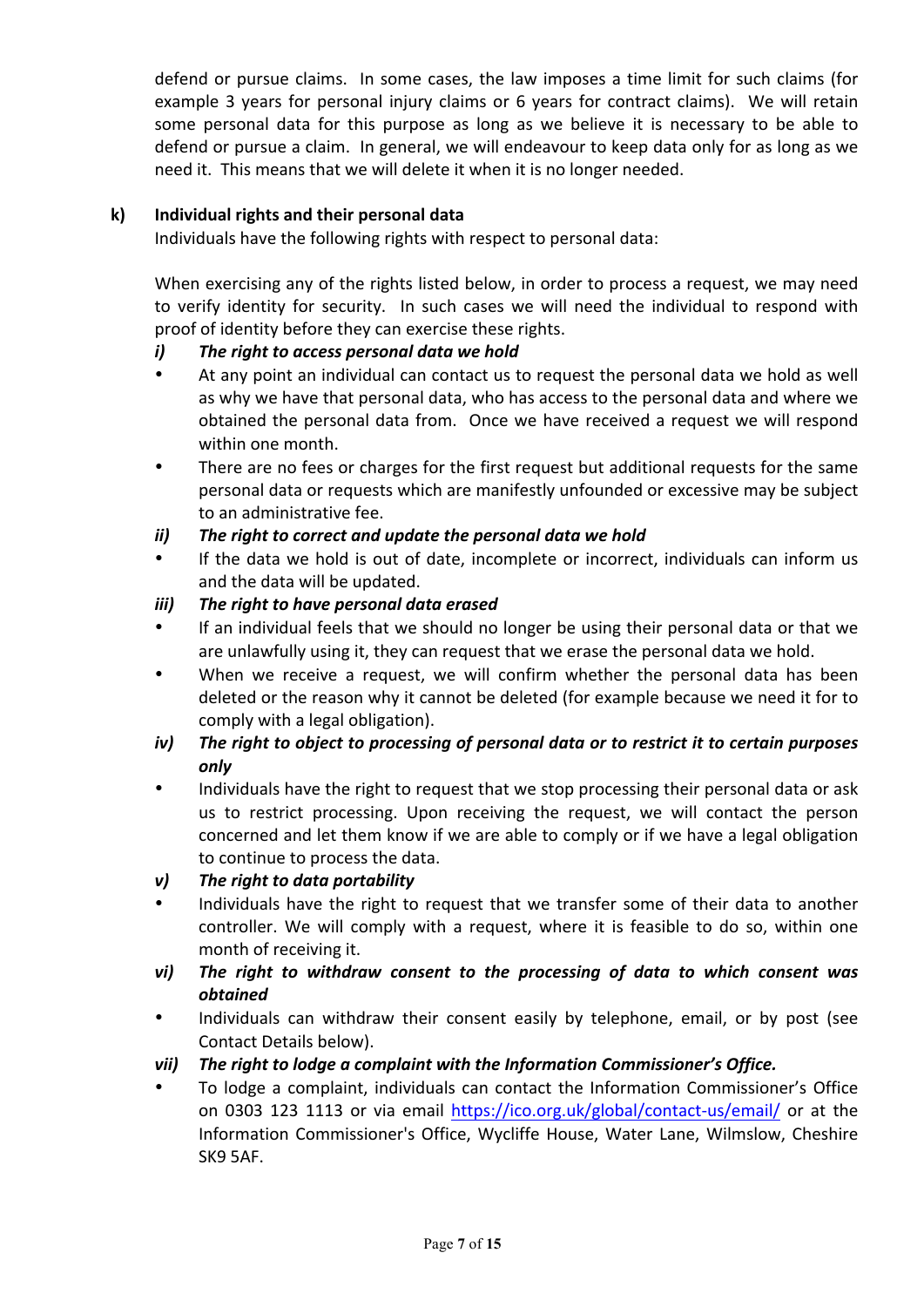# **l)** Transfer of Data Abroad

Any personal data transferred to countries or territories outside the European Economic Area ("EEA") will only be placed on systems complying with measures giving equivalent protection of personal rights either through international agreements or contracts approved by the European Union. Our website is also accessible from overseas so on occasion some personal data (for example in a newsletter) may be accessed from overseas.

#### **m)** Further processing

If we wish to use personal data for a new purpose, not covered by the Privacy Policy or Privacy Notice, then we will provide you a new notice explaining this new use prior to commencing the processing and setting out the relevant purposes and processing conditions. Where and whenever necessary, we will seek prior consent to the new processing.

#### **n)** Changes to the Policy

We keep this Privacy Policy under regular review and we will place any updates on the Parish Council's website at www.chesilbankparish.org.

#### **4. Subject Access Request (SAR)**

- The Parish Council will inform data subjects of their right to access data and provide an easily accessible mechanism through which such a request can be submitted.
- At any point an individual can contact us to request the personal data we hold as well as why we have that personal data, who has access to the personal data and where we obtained the personal data from. Once we have received a request we will respond within one month.
- There are no fees or charges for the first request but additional requests for the same personal data or requests which are manifestly unfounded or excessive may be subject to an administrative fee.
- Ensure personal data is easily accessible at all times in order to ensure a timely response to SARs and that personal data on specific data subjects can be easily filtered.
- The Parish Council will implement standards to respond to SARs, including a standard response.

# **Upon receipt of a SAR the Parish Council will;**

- Verify whether they are the controller of the data subject's personal data. If they are not the controller, but merely a processor, the Parish Council will inform the data subject and refer them to the actual controller.
- Verify the identity of the data subject; if needed, request any further evidence on the identity of the data subject.
- Verify the access request to ensure it is sufficiently substantiated. Ensure it is clear to the data controller what personal data is requested and If not request additional information.
- Verify whether requests are unfounded or excessive (in particular because of their repetitive character); if so, the Parish Council may refuse to act on the request or charge a reasonable fee.
- Promptly acknowledge receipt of the SAR and inform the data subject of any costs involved in the processing of the SAR.
- Verify whether you process the data requested. If you do not process any data, inform the data subject accordingly. At all times make sure the internal SAR policy is followed and progress can be monitored.
- Ensure data will not be changed as a result of the SAR. Routine changes as part of the processing activities concerned are permitted.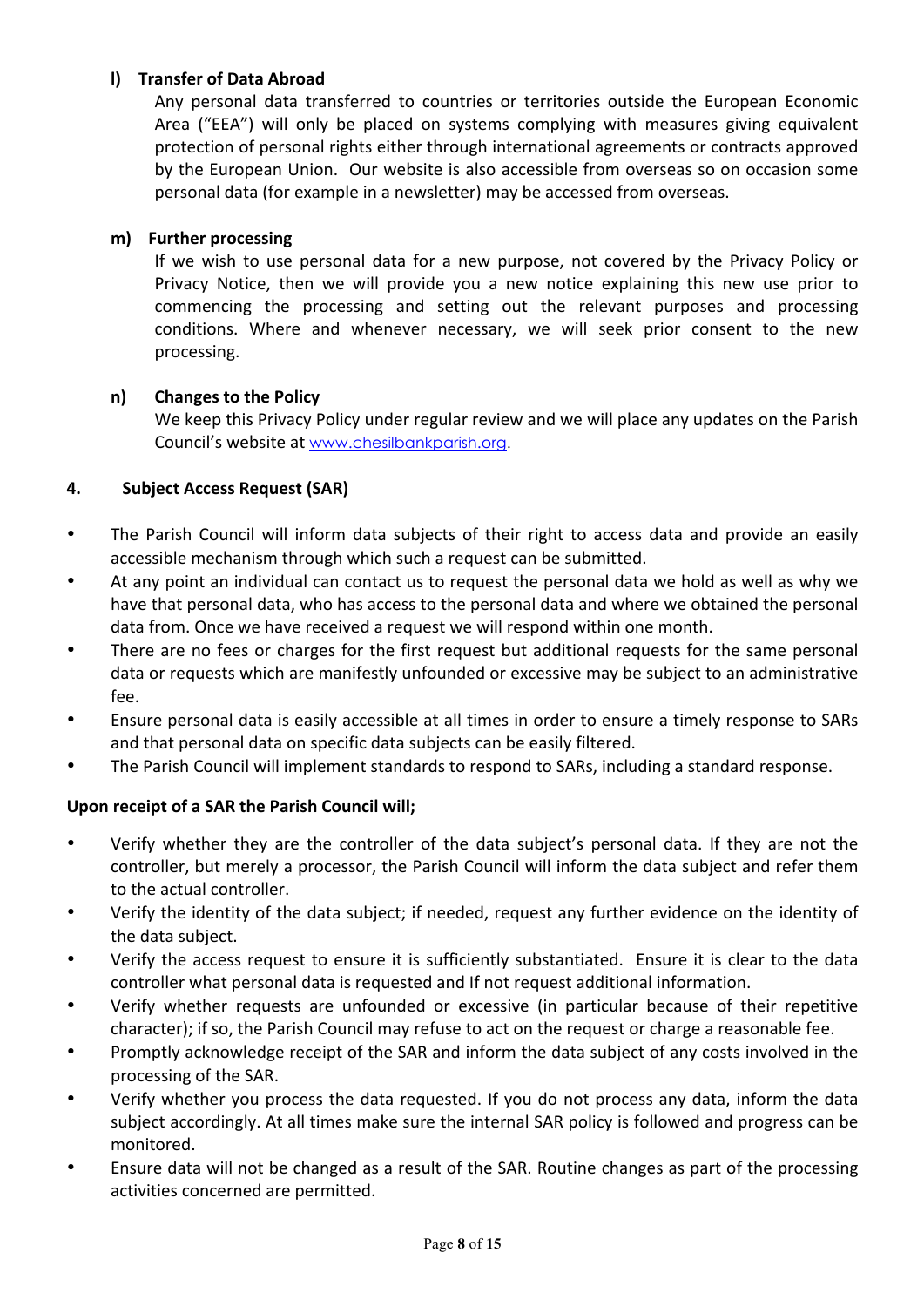- Verify whether the data requested also involves data on other data subjects and make sure this data is filtered before the requested data is supplied to the data subject; if data cannot be filtered, ensure that other data subjects have consented to the supply of their data as part of the SAR.
- Respond to a SAR within one month after receipt of the request, If more time is needed to respond to complex requests, an extension of another two months will be taken, this will be communicated to the data subject in a timely manner within the first month;
- If the Parish Council cannot provide the information requested, it will inform the data subject on this decision without delay and at the latest within one month of receipt of the request.
- If a SAR is submitted in electronic form, any personal data will be provided by electronic means if possible.
- The Parish Council will include as a minimum the following information in the SAR response:
	- The purposes of the processing;
	- The categories of personal data concerned;
	- The recipients or categories of recipients to whom personal data has been or will be disclosed, in particular in third countries or international organisations, including any appropriate safeguards for transfer of data, such as Binding Corporate Rules or EU model clauses;
	- Where possible, the envisaged period for which personal data will be stored, or, if not possible, the criteria used to determine that period;
	- The existence of the right to request rectification or erasure of personal data or restriction of processing of personal data concerning the data subject or to object to such processing;
	- The right to lodge a complaint with the Information Commissioners Office ("ICO");
	- If the data has not been collected from the data subject: the source of such data;
	- The existence of any automated decision-making, including profiling and any meaningful information about the logic involved, as well as the significance and the envisaged consequences of such processing for the data subject.
	- Provide a copy of the personal data undergoing processing.

Upon receipt of a SAR, the Clerk is to refer to the SAR Policy and templates provided by NALC saved under CBPC GDPR 2018.

# **5.** Data Protection Impact Assessments (DPIAs)

The Parish Council will carry out Data Protection Impact Assessments, (DPIAs), when it is necessary. The Parish Council will consider the following:

- Whether or not to carry out a DPIA;
- What methodology to follow when carrying out a DPIA:
- Whether to carry out the DPIA in-house or whether to outsource
- What safeguards (including technical and organisational measures) to apply to mitigate any risks to the rights and interests of the data subjects.
- Whether or not the data protection impact assessment has been correctly carried out and whether its conclusions (whether or not to go ahead with the processing and what safeguards to apply) are in compliance with the GDPR.
- The GDPR requires that councils carry out a DPIA when processing is likely to result in a high risk to the rights and freedoms of data subjects. This might include using CCTV to monitor public areas.

# **DPIA Assessment Checklist**

Under the GDPR, data protection impact assessments (DPIAs) are mandatory where the processing poses a high risk to the rights and freedoms of individuals. While they can also be carried out in other situations, councils need to be able to evaluate when a DPIA is required. A checklist is provided by NALC to help Councils assess the need for a DPIA and provides a springboard for some of the issues to consider in more detail.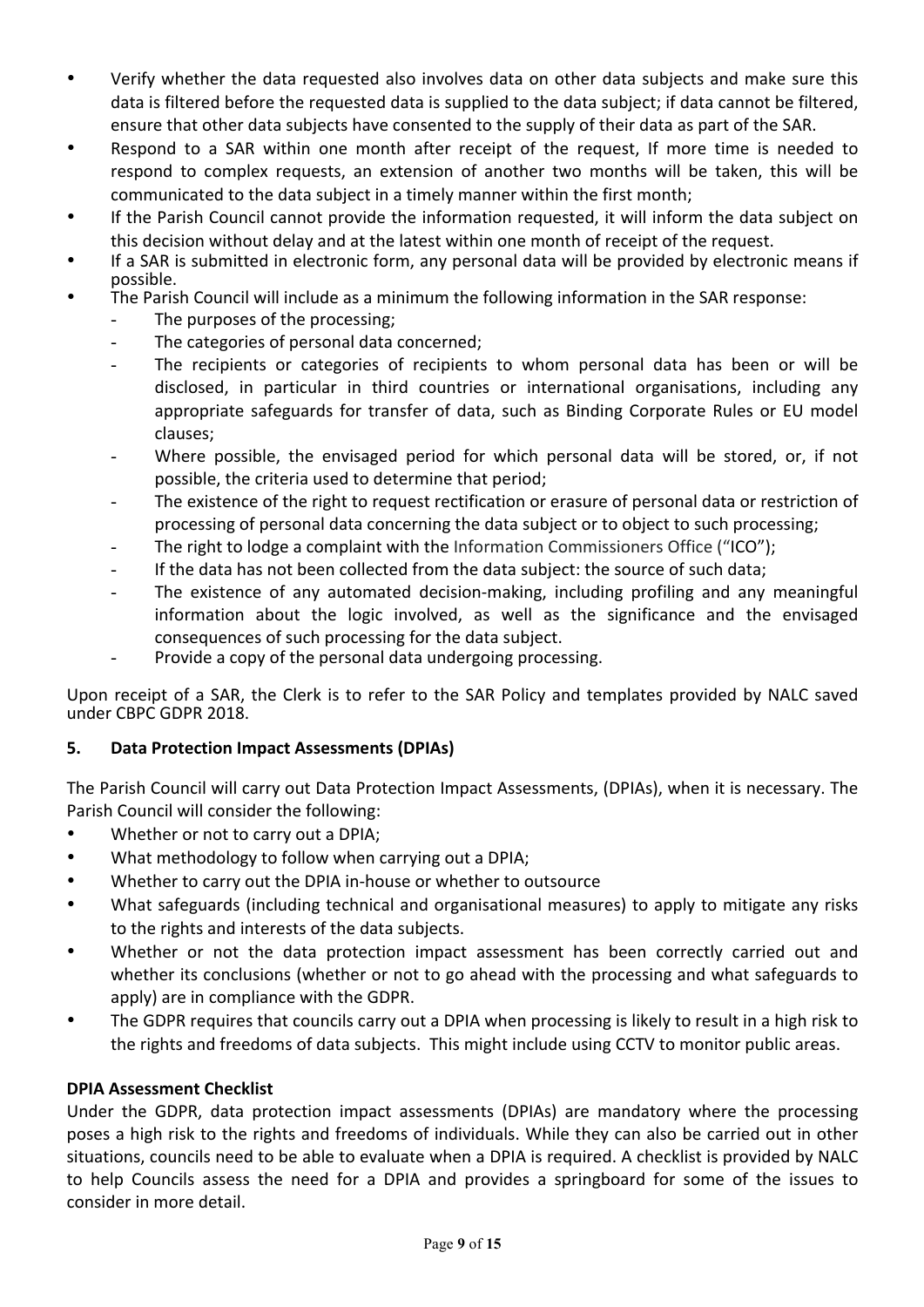If two or more of the following apply, it is likely that a DPIA is required. This does not apply to **existing systems but would apply if a new system is proposed.** 

- 1. Profiling is in use. Example: you monitor website clicks or behaviour  $\Box$ and record people's interests.
- 2. Automated-decision making. Example: when processing leads to the  $\Box$ potential exclusion of individuals.
- 3. CCTV surveillance of public areas. Processing used to observe,  $\Box$ monitor or control data subjects.
- 4. Sensitive personal data as well as personal data relating to criminal  $\Box$ convictions or offences.
- 5. Large scale data processing. There is no definition of "large scale".  $\Box$ However consider: the number of data subjects concerned, the volume of data and/or the range of different data items being processed.
- 6. Linked databases in other words, data aggregation. Example: two  $\Box$ datasets merged together, which could "exceed the reasonable expectations of the user" e.g. you merge your mailing list with another council, club or association.
- 7. Data concerning vulnerable data subjects, especially when power  $\Box$ imbalances arise, e.g. staff-employer, where consent may be vague, data of children, mentally ill, asylum seekers, elderly, patients.
- 8. "New technologies are in use". E.g. use of social media, etc.  $\Box$

- 9. Data transfers outside of the EEA.  $\Box$
- 10. "Unavoidable and unexpected processing". For example, processing  $\Box$ performed on a public area that people passing by cannot avoid. Example: Wi-Fi tracking.

# **6. Cybersecurity**

Data security is an ever-increasing risk for most organisations including councils. However, the number of breaches which are the result of highly sophisticated attacks from hackers is still very limited; most breaches are still the result of human error or relatively unsophisticated phishing attacks.

The main storage location for data is the Clerk's laptop, memory sticks in locked storage at the Portesham Village Hall, where all users store data, and this is protected in the following way;

- Antivirus software
- Complex passwords of 8 or more characters secure all access
- Account lock out for 5 or more incorrect password in 30 minutes
- All email is stored in Google, which complies with Google data protection policies;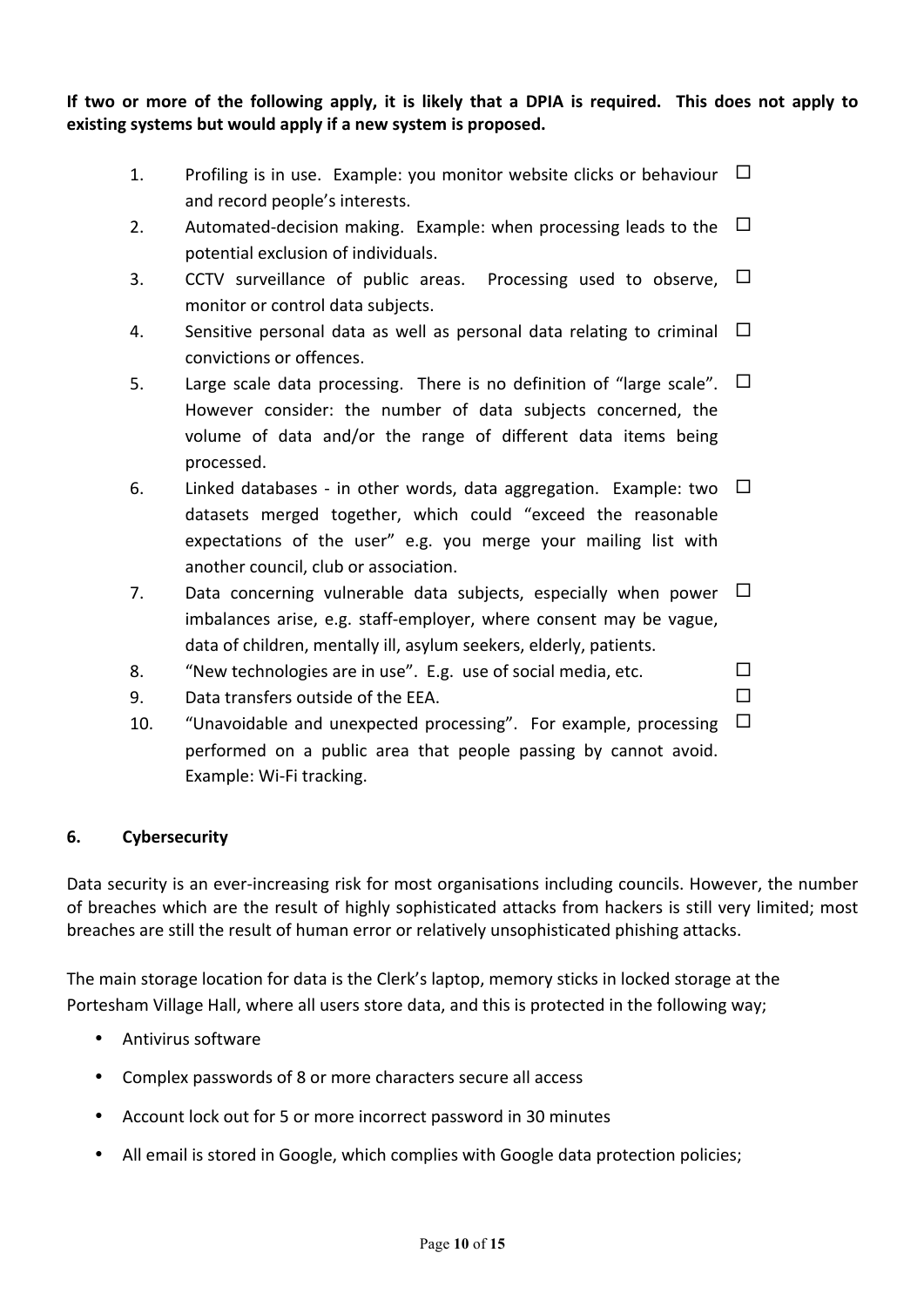# **7. Security Incident Response**

The Parish Council takes any breach of data security seriously and in the event of such a breach the following response plan will be followed:

A data security breach is defined as the accidental or unlawful destruction, loss, alteration, unauthorised disclosure of, or access to, personal data. This includes breaches that are the result of both accidental and deliberate causes. It also means that a breach is more than just about losing personal data.

Examples of which are:

- Access by an unauthorised third party.
- Deliberate or accidental action (or inaction) by a controller or processor.
- Sending personal data to an incorrect recipient.
- Computing devices containing personal data being lost or stolen
- Loss of availability of personal data.

In the event of a breach the Clerk is to be notified immediately, and in her absence the Chairman should be informed. Clerk and Cllrs are instructed to report any breaches immediately they suspect one may have occurred. An assessment will be made on the severity of any potential breach. Decisions are to be made by the Parish Clerk after consultation with the Cllrs. These decisions will include but are not limited to: notifying the correct supervisory bodies and the individual involved in the breach.

If after investigating the incident it is confirmed that a personal data breach occurred, we will establish the likelihood and severity of the resulting risk to people's rights and freedoms. If it is likely that there will be a risk then we will notify the Information Commissioners Office (ICO). Any notifications to the ICO will be done not later than 72 hours after the breach was identified. The GDPR recognises that it will not always be possible to investigate a breach fully within 72 hours to understand exactly what has happened and what needs to be done to mitigate it. Article 34(4) allows us to provide the required information in phases, as long as this is done without undue delay. We will always prioritise the investigation, give it adequate resources, and expedite it urgently.

The Parish Clerk in conjunction with the Chairman or F & GP will decide if the breach is notifiable after assessing both the severity of the potential or actual impact on individuals as a result of a breach and the likelihood of this occurring. In such cases, we will promptly inform those affected, particularly if there is a need to mitigate an immediate risk of damage to them, therefore allowing them time to take steps to protect themselves from the effects of a breach. We will provide them with a description of the likely consequences of the personal data breach; and what measures are being taken, or proposed to be taken, to deal with the breach and including, where appropriate, the measures taken to mitigate any possible adverse effects.

If the decision is taken not to notify individuals, we will still notify the ICO unless the breach is unlikely to result in a risk to rights and freedoms. However, if a decision is made not to inform the ICO then that decision will be documented. As with any other breach of procedures or security incident officers will thoroughly investigate to ascertain whether the breach was a result of human error or a systemic issue. It will then be determined the best way to ensure how a recurrence can be prevented, whether this is through better processes, further training or other corrective steps.

#### **8. Freedom of Information Policy**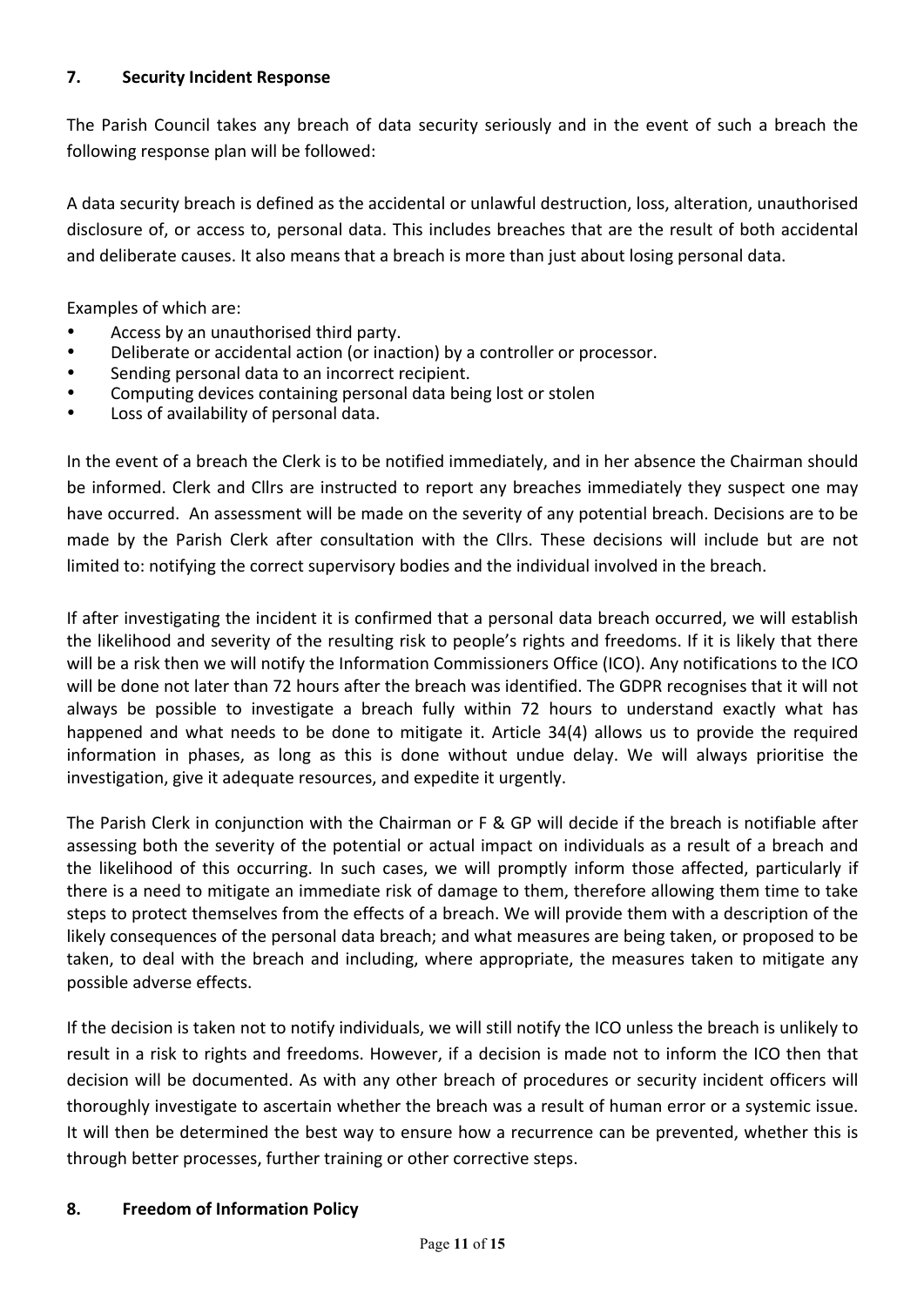The Council is committed to complying with the provisions of the Freedom of Information Act 2000 and associated legislation. This provides a general entitlement to information that the Council holds to any person subject to exemptions and conditions laid down by law.

#### **Scope**

This policy applies to all recorded information the Council holds regardless of how it was created or received. It applies regardless of the media the information is stored in whether the information may be on paper, held electronically or as an audio recording. The Act is fully retrospective. Dealing with requests the Parish Council offers advice and assistance to anybody who wishes to make a Freedom of Information (FOI) request. The Council is committed to dealing with requests within the statutory timescales of no more than 20 working days. This can be extended in specific circumstances on legal advice. However, the Council is committed to providing a prompt service.

The Council will claim exemptions as appropriate whilst maintaining a commitment to openness, scrutiny and the public interest and will inform the FOI applicant when exemptions have been applied. Where appropriate, requests in writing will be treated as Freedom of Information requests. There is no need for requests to indicate they are made under the Act. The Council reserves the right to refuse requests where the cost of supply of the information would exceed the statutory maximum (see section 12 of the Act.).

#### **Adopting and Maintaining Publication Schemes**

The Council has adopted an Information Publication Scheme (attached at Appendix A) and is committed to updating and maintaining it to keep it current and relevant. The Publication Scheme contains many of the documents, policies, plans and guidance which are usually asked for and much more. Material contained within the publication scheme, and a copy of the scheme itself, is readily available. Where charges are applied these are stated in the Scheme. The scheme can also be accessed via the website. The Parish Clerk will give advice and assistance on how to use the scheme as appropriate. This scheme is reviewed an updated on an annual basis.

#### **Responsibilities**

The Parish Clerk is responsible for ensuring that any request for information is dealt with under the Act and in compliance with this policy. The Clerk is also responsible for good information handling practice and implementing records management policies and procedures as appropriate. The Council will carefully consider its responsibilities under GDPR before releasing any personal data about living individuals, including current and former officers, current and former Council Members, and users of the Council's services.

#### **Contact Details**

For advice and assistance please contact the Parish Council:

Compton Abbas Parish Council 1 North Mead Farm Front St Portesham Weymouth Dorset Tel: 07814016971 Email: comptonabbas@dorset-aptc.gov.uk Website: www.comptonabbas-twyford.wixsite.com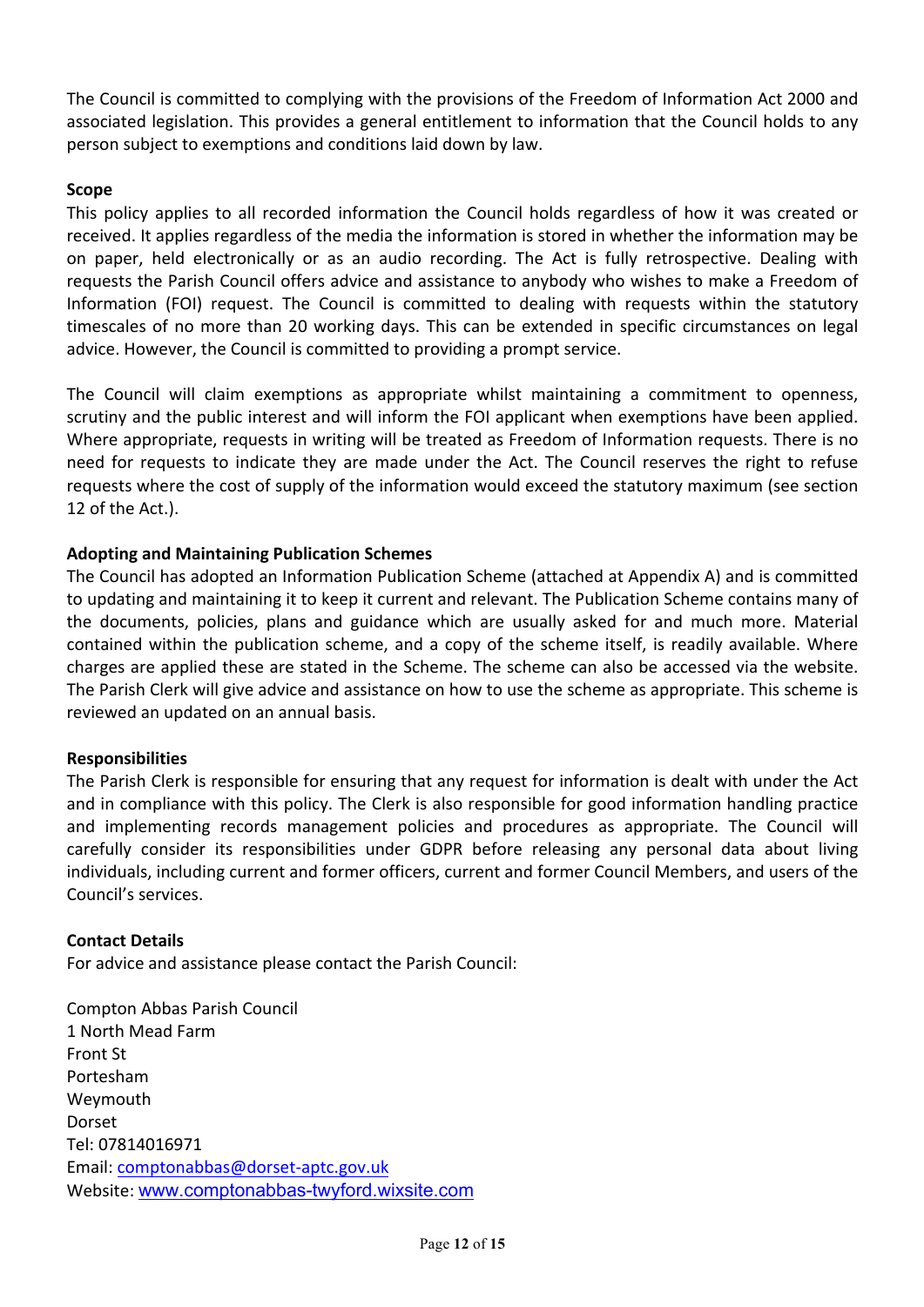Further advice and information, including a full list of exemptions and advice on the public interest test, is available from the Information Commissioner's Office www.ICO.org.uk.

# **9. Associated Documents**

Other documents related to both the Data Protection and Freedom of information policy are:

- Publication Scheme (attached at Appendix A)
- Risk Management Policy
- **Privacy Notice**
- Information Audit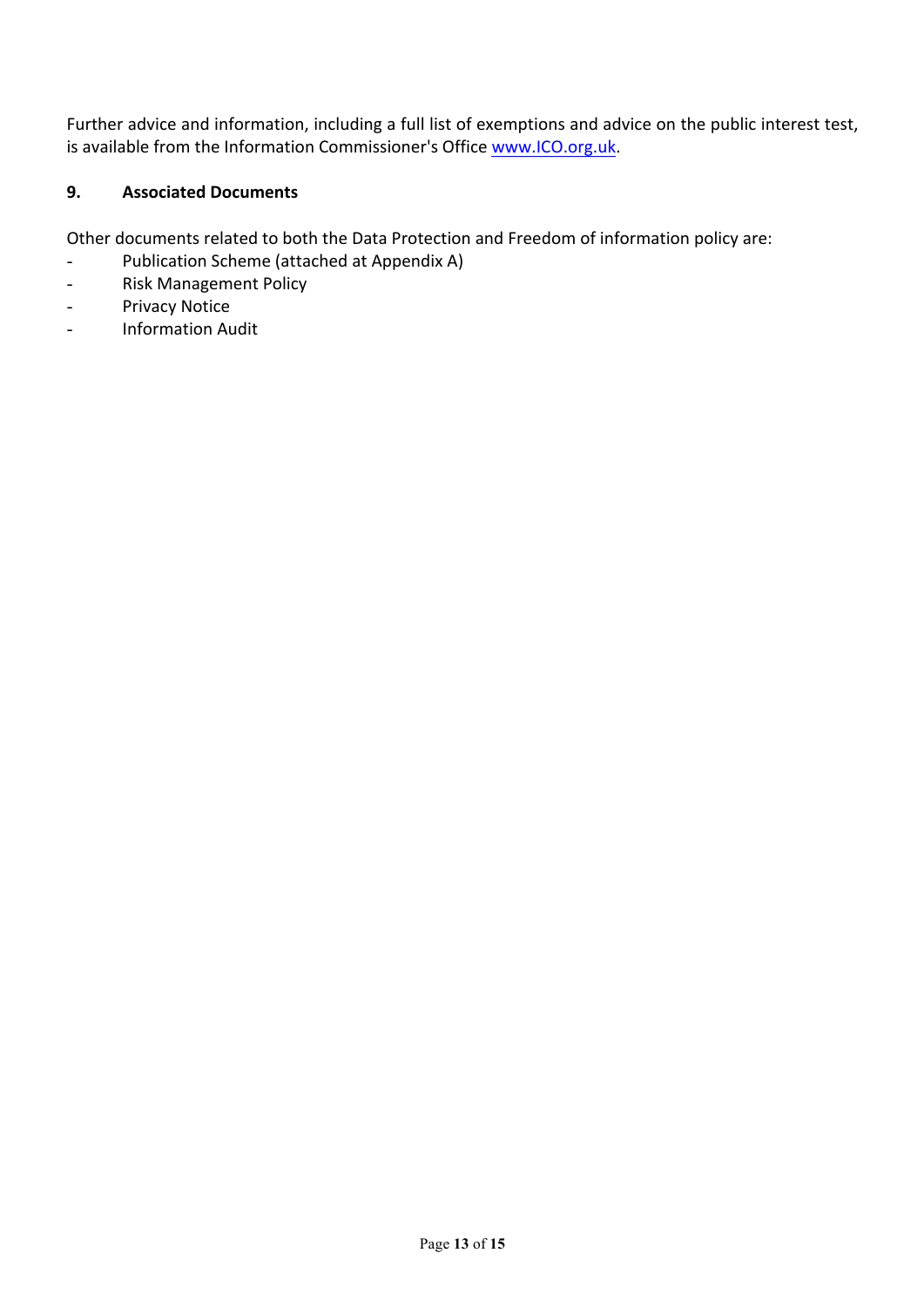# **Appendix A**

# **INFORMATION AVAILABLE FROM COMPTON ABBAS PARISH COUNCIL ADOPTED AT COUNCIL 20th DECEMBER 2017**

| <b>INFORMATION TO BE PUBLISHED</b>           | <b>HOW THE INFORMATION CAN BE</b><br><b>OBTAINED</b> |
|----------------------------------------------|------------------------------------------------------|
| Class 1 - Who we are and what we do          |                                                      |
| Who's who on the Council and Groups          | Website                                              |
|                                              | Hard copy from Clerk                                 |
|                                              | <b>Noticeboards</b>                                  |
| Contact details for Parish Clerk and Council | Website                                              |
| members                                      | Hard copy from Clerk                                 |
|                                              | Noticeboards                                         |
| <b>Staffing Structure</b>                    | Only employee is Clerk                               |
| Class 2 What we spend and how we spend<br>ĭt |                                                      |
| Current and previous financial year          | Website                                              |
|                                              | Hard copy from Clerk                                 |
| Annual return form and report by auditor     | Website                                              |
|                                              | Hard copy from Clerk                                 |
| Finalised budget                             | Website                                              |
|                                              | Hard copy from Clerk                                 |
| Precept                                      | Hard copy from Clerk                                 |
| Grants given and received                    | Hard copy from Clerk                                 |
| Class 3 - What our priorities are and how we |                                                      |
| are doing                                    |                                                      |
| Minutes of Meetings                          | Website                                              |
|                                              | Hard copy from Clerk                                 |
| <b>Class 4 How we make decisions</b>         |                                                      |
| Calendar of meetings                         | Website                                              |
|                                              | Hard copy from Clerk                                 |
|                                              | Noticeboards                                         |
| Agendas of Meetings                          | Website                                              |
|                                              | Hard copy from Clerk                                 |
|                                              | Noticeboards                                         |
| Minutes of Meetings                          | Website                                              |
|                                              | Hard copy from Clerk                                 |
|                                              | Last draft Minutes Noticeboards                      |
| Reports presented to Council meetings        | Hard copy from Clerk                                 |
| Responses to consultation papers             | Hard copy from Clerk                                 |
| Responses to planning applications           | Dorset for You website                               |
| Class 5 - Our policies and procedures        |                                                      |
| Policies and procedures for conduct of       | Hard copy from Clerk                                 |
| council business including Code of           |                                                      |
| Conduct, Standing Orders and                 |                                                      |

Costs are listed at the end

÷